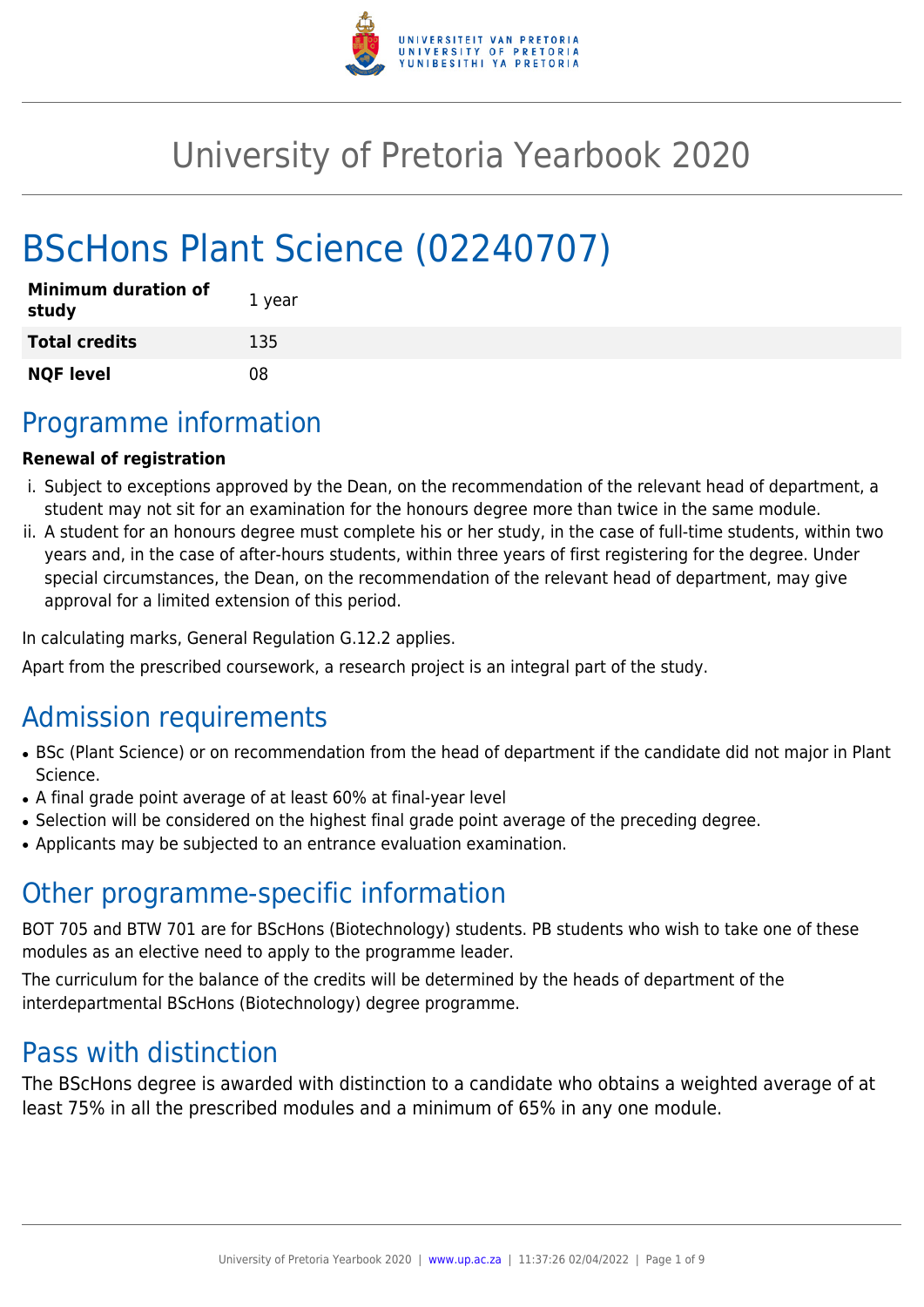

# Curriculum: Final year

### **Minimum credits: 135**

Core credits: 75 Elective credits: 60

The programme consists of compulsory modules and elective modules. Students may register for modules to the maximum of 20 credits presented by another department, which forms part of the elective modules.

The following streams are presented in the BScHons in Plant Science programme:

- Plant Diversity (D)
- Plant Biotechnology/Physiology (PB)
- Plant Ecology (E)
- Plant Pathology (P)

Apart from the compulsory and elective modules, a project, leading to a research report (60 credits), forms an essential part of the training programme. One seminar (15 credits) must also be written and presented. Field excursions are undertaken.

In addition to the compulsory modules, electives are selected in consultation with the supervisor.

Suitably qualified candidates may also apply for the interdepartmental BScHons in Biotechnology degree (Code 02240393) with a supervisor in the Department of Plant and Soil Science.

Please consult Prof P Bloomer, Tel: +27 12 420 3259, for further details.

# **Core modules**

# **Research report 782 (BOT 782)**

| <b>Module credits</b>         | 60.00                                 |
|-------------------------------|---------------------------------------|
| <b>Prerequisites</b>          | No prerequisites.                     |
| <b>Language of tuition</b>    | Module is presented in English        |
| <b>Department</b>             | Department of Plant and Soil Sciences |
| <b>Period of presentation</b> | Semester 1                            |

#### **Module content**

Teaching and planning, execution and documentation of a research project.

#### **Seminar 783 (BOT 783)**

| <b>Module credits</b>         | 15.00                                 |
|-------------------------------|---------------------------------------|
| <b>Prerequisites</b>          | No prerequisites.                     |
| Language of tuition           | Module is presented in English        |
| <b>Department</b>             | Department of Plant and Soil Sciences |
| <b>Period of presentation</b> | Semester 1                            |

#### **Module content**

Literature study, discussion and oral presentation of a subject related to the main discipline.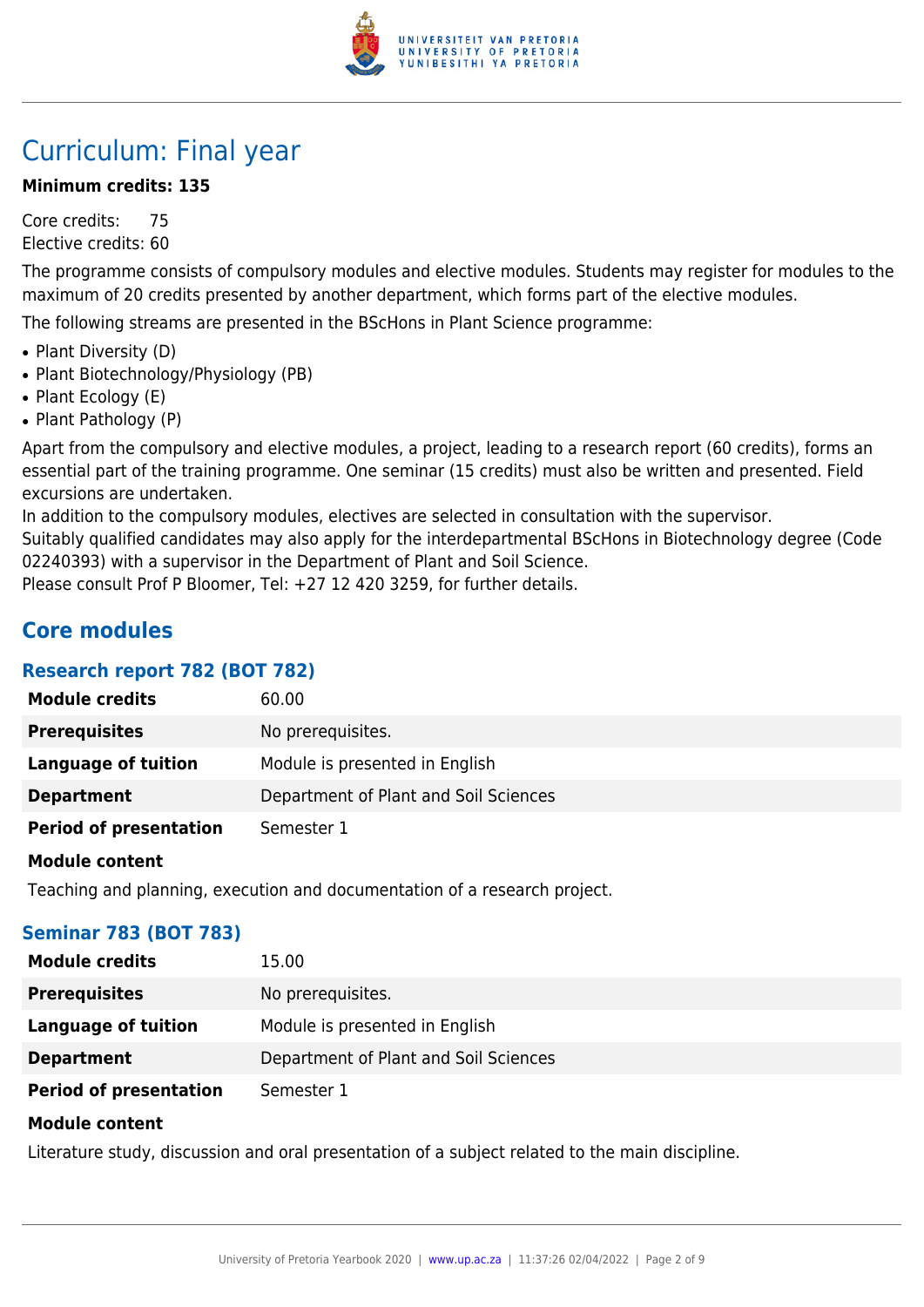

# **Elective modules**

### **Crop physiology 761 (APS 761)**

| <b>Module credits</b>         | 15.00                                       |
|-------------------------------|---------------------------------------------|
| <b>Prerequisites</b>          | No prerequisites.                           |
| <b>Contact time</b>           | 2 lectures per week, Fortnightly practicals |
| Language of tuition           | Module is presented in English              |
| <b>Department</b>             | Department of Plant and Soil Sciences       |
| <b>Period of presentation</b> | Semester 2                                  |

#### **Module content**

An overview of photosynthesis and respiration, with the aim of examining the physiological basis of yield in cropping systems. this includes an assessment of parameters for determining plant growth, factors governing yield, partitioning of photoassimilates within plants and opportunities for increasing yield. Crop growth and yield will be put into context of a changing global climate. Evaluation of the manner in which plants respond to various abiotic stresses and how plants sense changing environments. The various roles of plant growth regulators in plants and the importance of these compounds in agriculture.

# **Statistics for biological sciences 780 (BME 780)**

| <b>Module credits</b>         | 15.00                                        |
|-------------------------------|----------------------------------------------|
| <b>Service modules</b>        | Faculty of Natural and Agricultural Sciences |
| <b>Prerequisites</b>          | No prerequisites.                            |
| <b>Contact time</b>           | 2 Block weeks                                |
| <b>Language of tuition</b>    | Module is presented in English               |
| <b>Department</b>             | <b>Statistics</b>                            |
| <b>Period of presentation</b> | Semester 1                                   |

#### **Module content**

The principles of experimental design as required for the selection of an appropriate research design. Identification of the design limitations and the impact thereof on the research hypotheses and the statistical methods. Identification and application of the appropriate statistical methods needed. Interpreting of statistical results and translating these results to the biological context.

# **Natural woodland and forests: Ecology and management 700 (BOT 700)**

| <b>Module credits</b>         | 15.00                                 |
|-------------------------------|---------------------------------------|
| <b>Prerequisites</b>          | No prerequisites.                     |
| Language of tuition           | Module is presented in English        |
| <b>Department</b>             | Department of Plant and Soil Sciences |
| <b>Period of presentation</b> | Semester 2                            |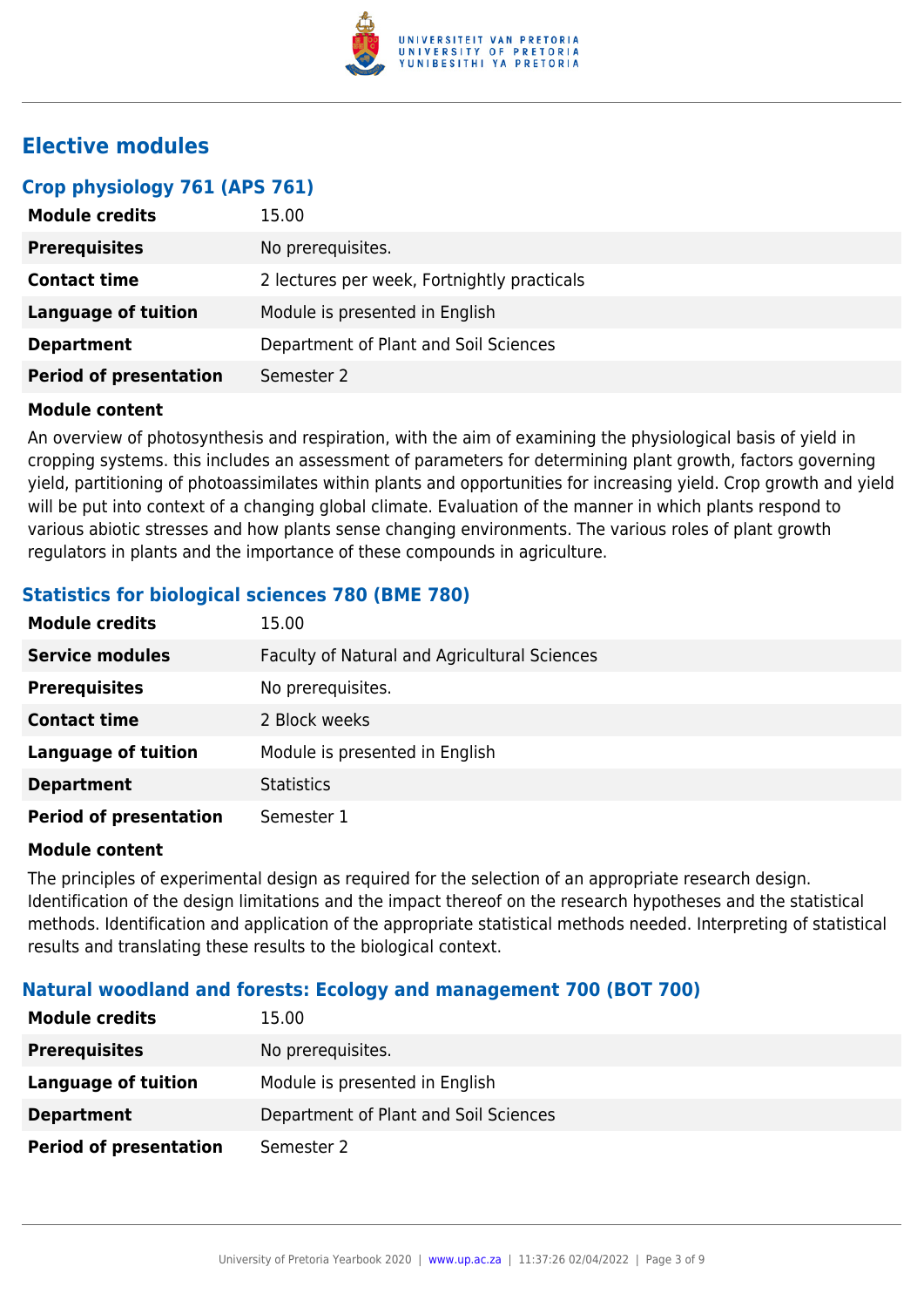

Definitions of woodlands and forests and vegetation and forest resources in southern Africa; Classification of forest and woodland in southern Africa; Woodland dynamics including disturbance, recruitment, growth and mortality, recovery after disturbance; Ecosystem services (microclimate and nutrient cycling, carbon sequestration etc); Sustainable forest resource management (resource assessment, socio-economic assessment e.g. wood and non-forest products, participatory resource management processes); Forest health; Monitoring of resource-use impacts and adaptive management; Development of a framework for sustainable conservation and use of non-timber forest products; Climate change and resilience. Forest disease and pathology.

# **Molecular techniques 705 (BOT 705)**

| <b>Module credits</b>         | 15.00                                                                     |
|-------------------------------|---------------------------------------------------------------------------|
| <b>Prerequisites</b>          | Admission into BSc Hons in Plant Science (Plant Biotechnology/Physiology) |
| <b>Contact time</b>           | 1 discussion class per week, 1 lecture per week, 5 practical per week     |
| <b>Language of tuition</b>    | Module is presented in English                                            |
| <b>Department</b>             | Department of Plant and Soil Sciences                                     |
| <b>Period of presentation</b> | Semester 1                                                                |

#### **Module content**

Students are guided through the methodology of research planning and data handling. They are offered handson experience in a range of advanced techniques employed in molecular research and analysis.

# **Introduction to plant biotechnology 718 (BOT 718)**

| <b>Module credits</b>         | 10.00                                    |
|-------------------------------|------------------------------------------|
| <b>Prerequisites</b>          | No prerequisites.                        |
| <b>Contact time</b>           | 1 lecture per week, 1 practical per week |
| Language of tuition           | Module is presented in English           |
| <b>Department</b>             | Department of Plant and Soil Sciences    |
| <b>Period of presentation</b> | Semester 1                               |

#### **Module content**

Plant genome: structure and composition of the plant genome (nuclear, mitochondrial and chloroplast); applications in plant biotechnology: plant tissue culture (microproagation, somatic embryogenesis and cell suspension cultures). Genetic manipulation and gene transfer technology (Agrobacterium-based and other) and DNA-marker technology.

# **Plant ecology 730 (BOT 730)**

| <b>Module credits</b> | 10.00                          |
|-----------------------|--------------------------------|
| <b>Prerequisites</b>  | No prerequisites.              |
| <b>Contact time</b>   | 8 hours per day for 5 days     |
| Language of tuition   | Module is presented in English |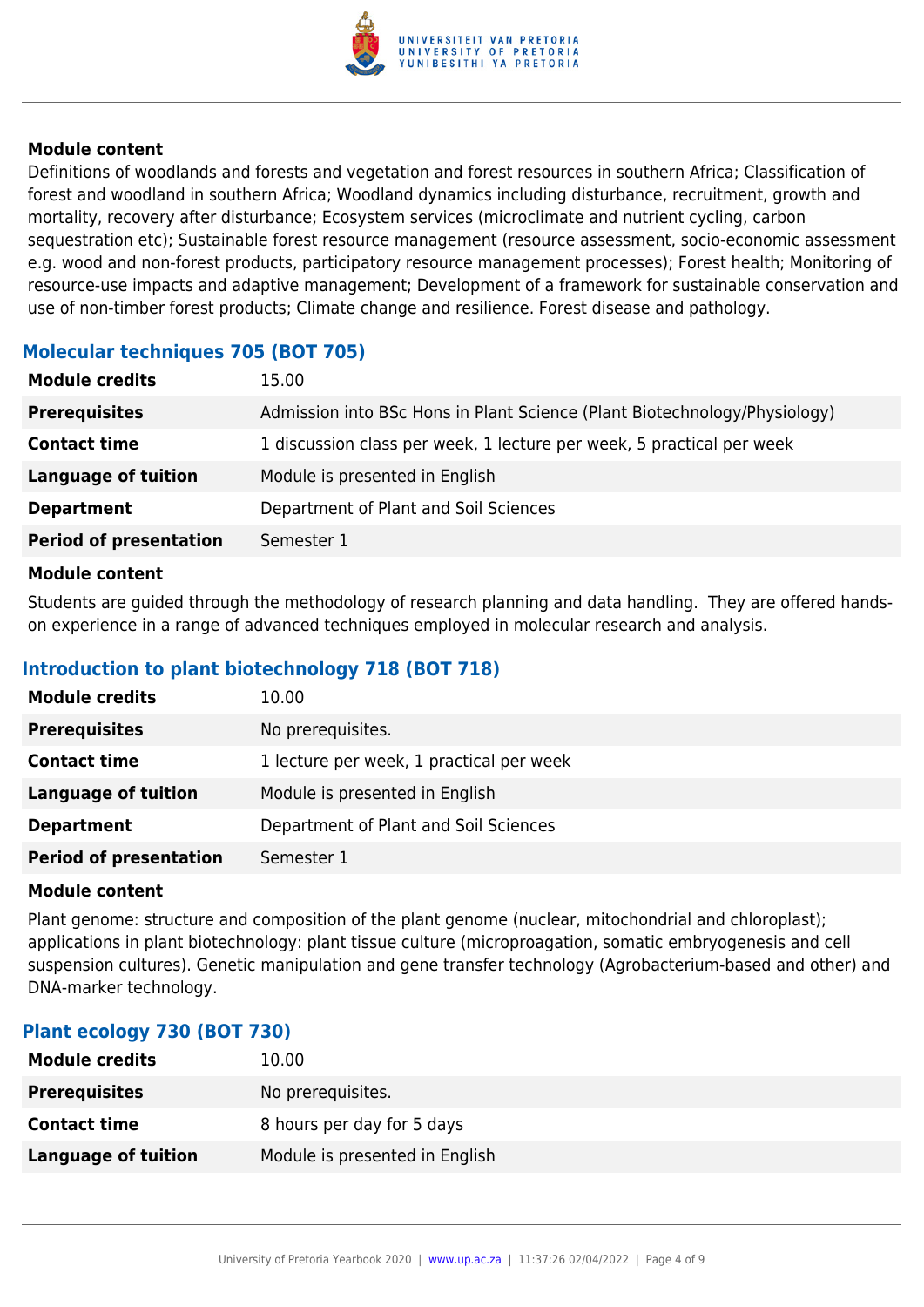

**Period of presentation** Semester 1

### **Module content**

Practical applications of plant ecology principles. Designing and executing field studies. Exposure to skills of field ecology and plant identification. This module includes a compulsory 5-day field component.

# **Applied plant anatomy 741 (BOT 741)**

| <b>Module credits</b>         | 15.00                                              |
|-------------------------------|----------------------------------------------------|
| <b>Prerequisites</b>          | BOT 161 or permission from the Head of Department. |
| <b>Contact time</b>           | Block of 4 weeks for lectures with practical compo |
| Language of tuition           | Module is presented in English                     |
| <b>Department</b>             | Department of Plant and Soil Sciences              |
| <b>Period of presentation</b> | Semester 1 or Semester 2                           |

#### **Module content**

Theory of plant anatomy, understanding of basic tissue types and arrangement within organs. Evolutionary modifications to the basic anatomy. Introduction to seed anatomy/palynology. Understanding of developmental anatomy – ontogeny of tissues/organs. Advantages/disadvantages of different stains/techniques. Microscopy, including electron microscopy. Ethics and protocols of image manipulation. Practical understanding of tissue preservation, staining and sectioning techniques will be learnt and a portfolio of evidence submitted for assessment.

# **Plant classification and phytogeography 742 (BOT 742)**

| <b>Module credits</b>         | 20.00                                     |
|-------------------------------|-------------------------------------------|
| <b>Prerequisites</b>          | <b>BOT 366</b>                            |
| <b>Contact time</b>           | 1 practical per week, 2 lectures per week |
| <b>Language of tuition</b>    | Module is presented in English            |
| <b>Department</b>             | Department of Plant and Soil Sciences     |
| <b>Period of presentation</b> | Semester 2                                |

#### **Module content**

An overview of phylogenetics sets the scene, and sources of taxonomic information (morphology, anatomy, chemotaxonomy, cytogenetics, reproductive biology, palynology, ethnobotany and paleobotany) and how these data are used are discussed. This is followed by a section on the use of phylogenies as tools to understand ecological and geographical patterns and processes. Modern plant distribution patterns are assessed from the framework of the competing explanations of dispersalisn and vicariance.

# **Applications in plant biotechnology 746 (BOT 746)**

| <b>Module credits</b> | 10.00             |
|-----------------------|-------------------|
| <b>Prerequisites</b>  | No prerequisites. |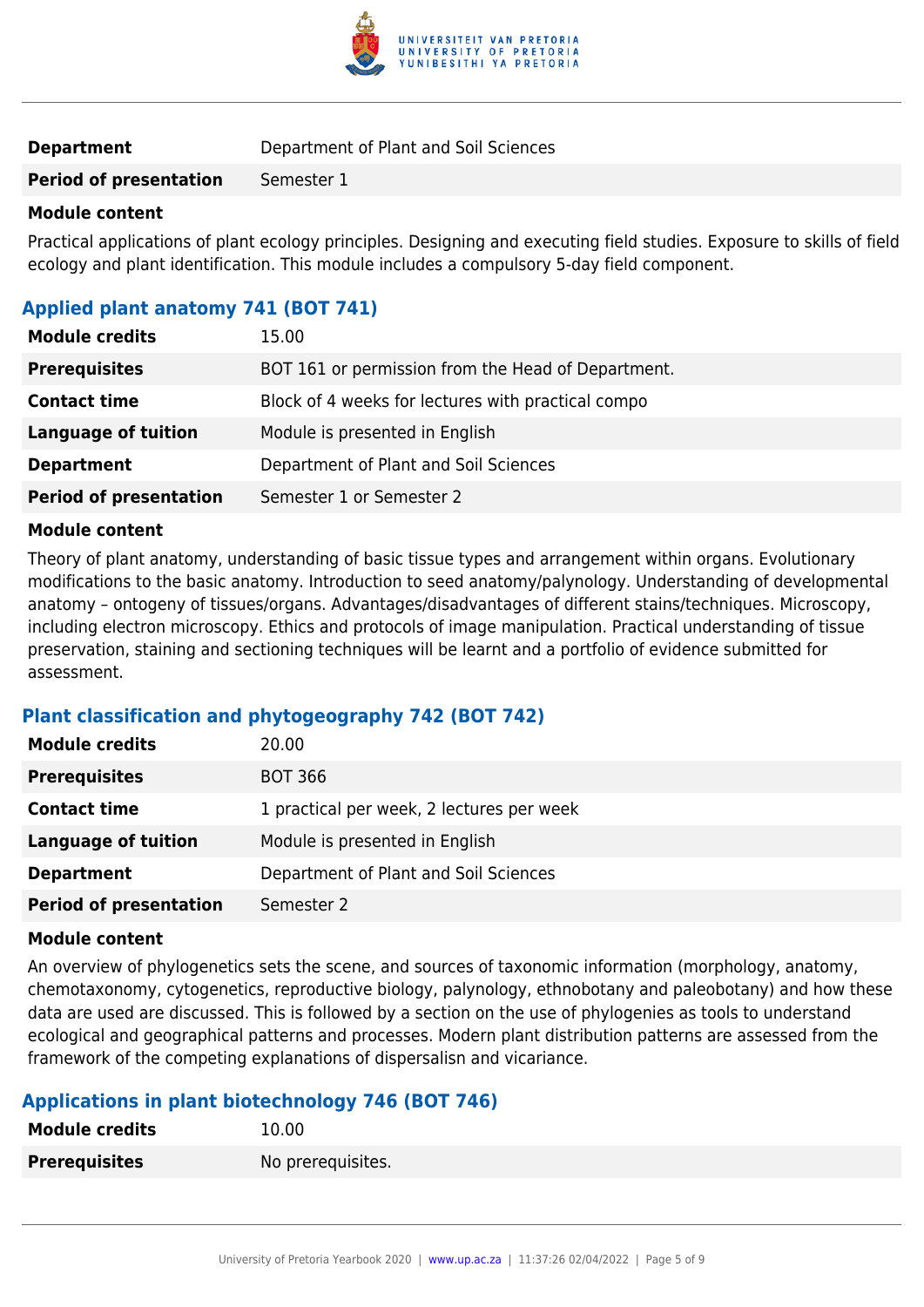

| <b>Contact time</b>           | 1 lecture per week, 1 practical per week |
|-------------------------------|------------------------------------------|
| Language of tuition           | Module is presented in English           |
| <b>Department</b>             | Department of Plant and Soil Sciences    |
| <b>Period of presentation</b> | Semester 2                               |

Creation of genetically modified plants and their impact on modern agriculture.

# **Advanced phytomedicine 761 (BOT 761)**

| <b>Module credits</b>         | 10.00                                    |
|-------------------------------|------------------------------------------|
| <b>Prerequisites</b>          | No prerequisites.                        |
| <b>Contact time</b>           | 1 lecture per week, 1 practical per week |
| Language of tuition           | Module is presented in English           |
| <b>Department</b>             | Department of Plant and Soil Sciences    |
| <b>Period of presentation</b> | Semester 2                               |

#### **Module content**

Metabolism and functions of secondary compounds such as tannins, alkaloids, terpenoids, flavonoids and free amino acids. Importance of secondary compounds in the defence mechanisms of plants. Isolation and identification of medicinal bioactive compounds from plants. Their current scope and potential applications in ethnobotany. Strategies to discover new pharmaceuticals from ethnomedicine.

# **Trends in plant science 784 (BOT 784)**

| <b>Module credits</b>         | 10.00                                 |
|-------------------------------|---------------------------------------|
| <b>Prerequisites</b>          | No prerequisites.                     |
| Language of tuition           | Module is presented in English        |
| <b>Department</b>             | Department of Plant and Soil Sciences |
| <b>Period of presentation</b> | Semester 2                            |

#### **Module content**

Literature study of recent publications in a subject related to one of the elective disciplines.

#### **Plant identification and herbarium curation 786 (BOT 786)**

| <b>Module credits</b>         | 15.00                                               |
|-------------------------------|-----------------------------------------------------|
| <b>Prerequisites</b>          | BOT 161 or permission from the Head of Department.  |
| <b>Contact time</b>           | 2 Block weeks, 2 practicals per week, 3 Block weeks |
| <b>Language of tuition</b>    | Module is presented in English                      |
| <b>Department</b>             | Department of Plant and Soil Sciences               |
| <b>Period of presentation</b> | Semester 1                                          |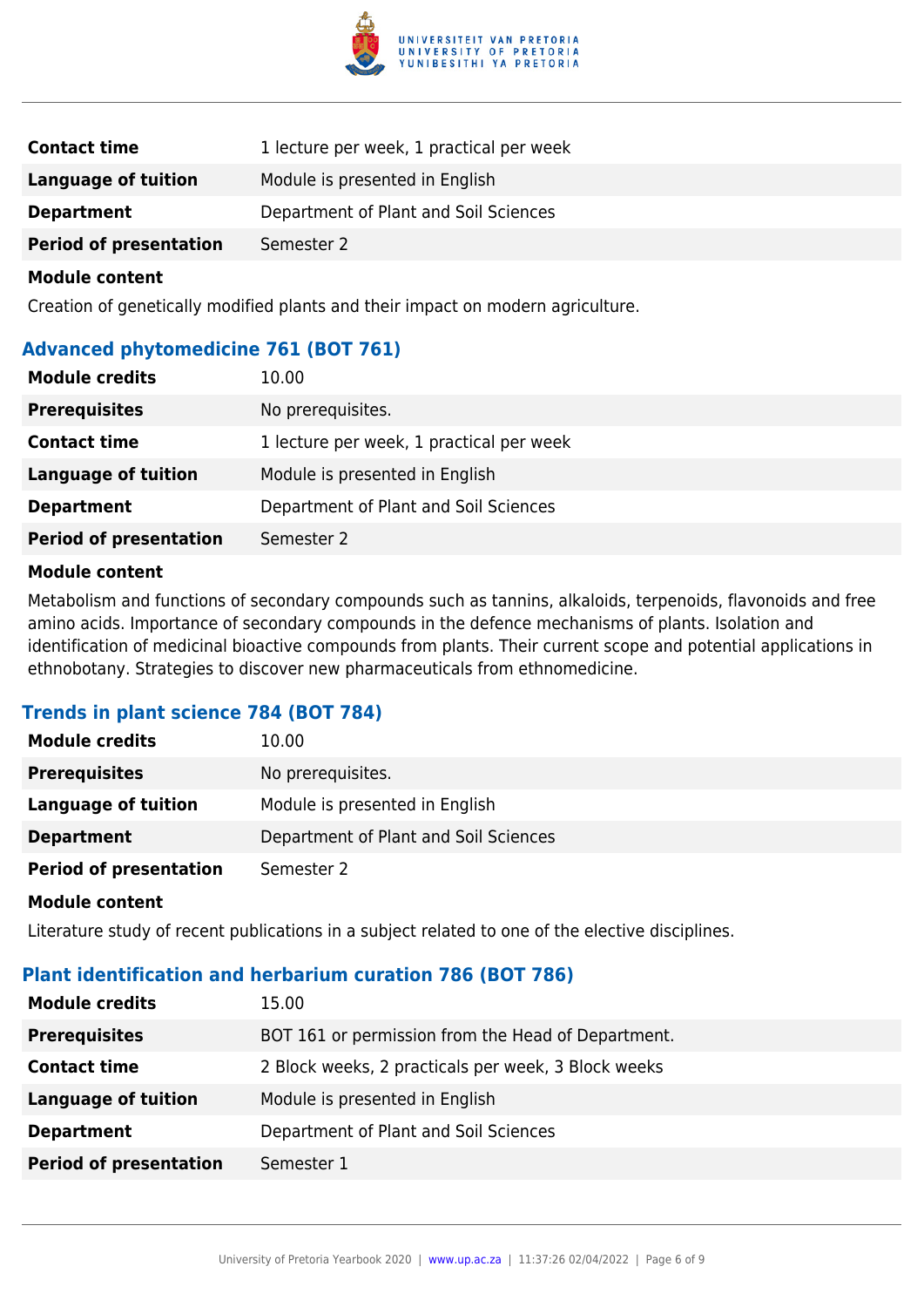

Principles of identification, classification and nomenclature; identification of plants; family recognition; collection of plant specimens for identification; herbarium as a source of information. Variation in seed plants and breeding systems. Legal and ethical aspects of plant collection and permit requirements. Specimen preparation, including pressing, sterilisation, mounting, labelling and data capture. Introduction to herbarium databases. Herbarium curation and upkeep, including nomenclatural and taxonomic updates and classification systems, and aspects of pest control and health and safety. Practical work involves an excursion.

# **Spatial analysis in ecology 788 (BOT 788)**

| 10.00                                 |
|---------------------------------------|
| No prerequisites.                     |
| 2 lectures per week                   |
| Module is presented in English        |
| Department of Plant and Soil Sciences |
| Semester 2                            |
|                                       |

#### **Module content**

Mapping and analysing spatial data. Theory and basic techniques of analysing and manipulating spatial data using geographical information systems. Mapping of vegetation types, species distributions and diversity, species traits. Understanding the spatial drivers of biodiversity patterns. The influence of scale on biodiversity analyses. Relevance for conservation planning for mapping biodiversity risk and prioritsing conservation, especially in a South African context.

#### **Land reclamation and restoration ecology 791 (BOT 791)**

| <b>Module credits</b>         | 15.00                                               |
|-------------------------------|-----------------------------------------------------|
| <b>Service modules</b>        | <b>Faculty of Humanities</b>                        |
| <b>Prerequisites</b>          | No prerequisites.                                   |
| <b>Contact time</b>           | Block: 6 weeks per semester, 3 discussions per week |
| <b>Language of tuition</b>    | Module is presented in English                      |
| <b>Department</b>             | Department of Plant and Soil Sciences               |
| <b>Period of presentation</b> | Semester 1                                          |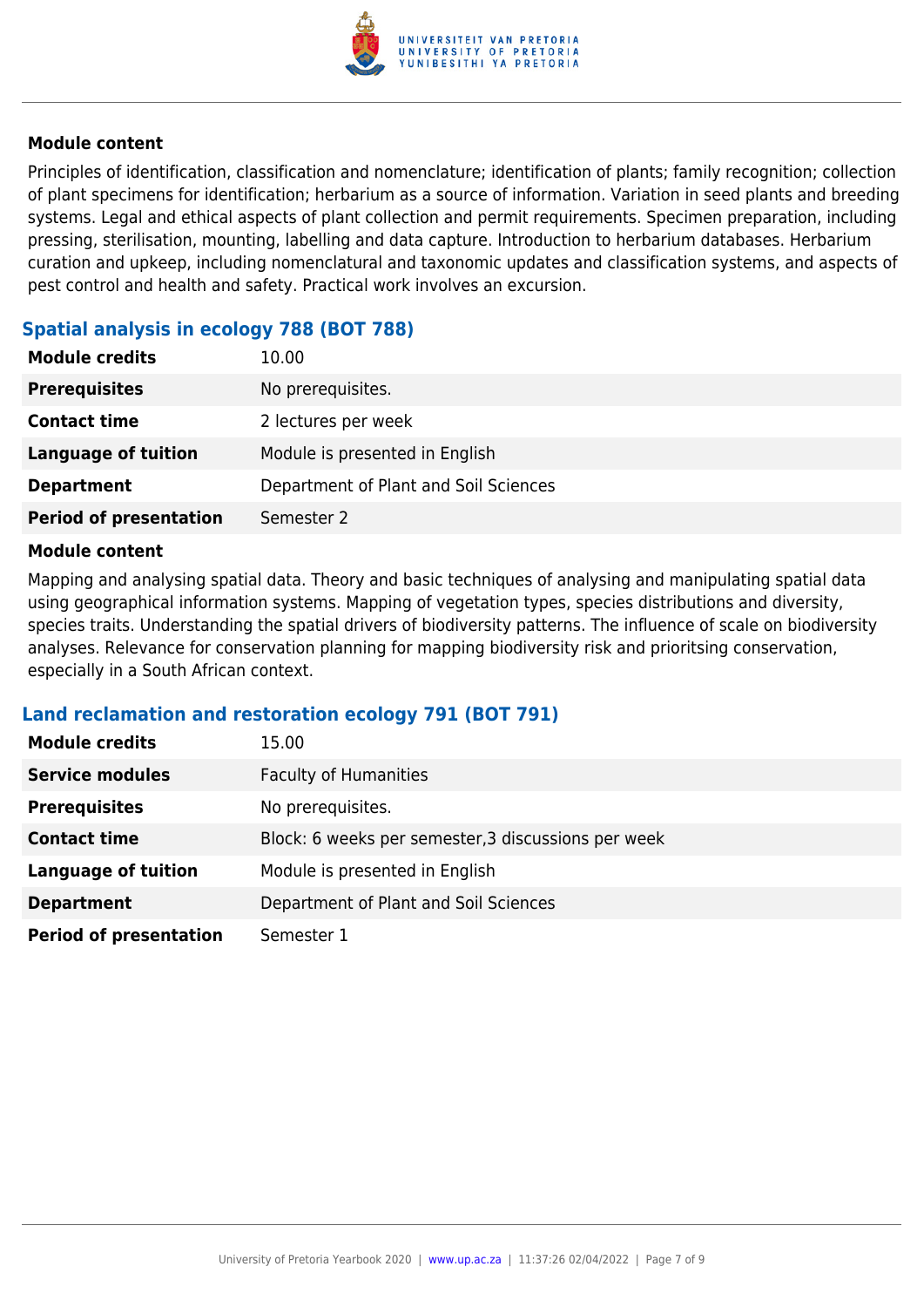

This module will provide students with the skills to use biophysical information and data obtained by undertaking a natural resource inventory. This will be supported by taught methods of critically evaluating data and information obtained through assessment methodologies and an understanding of sampling design (choosing reference sites, spatial replication) and monitoring methods (e.g. recording biomass vs vegetation cover vs species richness; aspects of seed biology etc.). Through the additional understanding of ecological and agricultural concepts (e.g. productivity, decomposition rate, carbon uptake, pollinator abundance, erosion protection, dust reduction) students will acquire the skills to provide reclamation and restoration solutions to land degradation challenges in South Africa.

A site visit or field trip during which students will get exposed to the realities of reclamation and restoration and apply their knowledge and skills will be a compulsory component of this module.

# **Biotechnology in the workplace 701 (BTW 701)**

| <b>Module credits</b>         | 15.00                                   |
|-------------------------------|-----------------------------------------|
| <b>Prerequisites</b>          | No prerequisites.                       |
| Language of tuition           | Module is presented in English          |
| <b>Department</b>             | Biochemistry, Genetics and Microbiology |
| <b>Period of presentation</b> | Year                                    |

#### **Module content**

Introduction to the principles and realities of working in the field of biotechnology. Discussions on various aspects, including entrepreneurship; intellectual property; patent rights; financial management; grant applications and product marketing. The module will be assessed by way of a simulated grant application for the development of a hypothetical biotechnological venture.

# **Advanced plant disease control 783 (PLG 783)**

| <b>Module credits</b>         | 15.00                                               |
|-------------------------------|-----------------------------------------------------|
| <b>Prerequisites</b>          | PLG 363 or permission from the HOD.                 |
| <b>Contact time</b>           | 1 practical per week, 2 discussion classes per week |
| Language of tuition           | Module is presented in English                      |
| <b>Department</b>             | Department of Plant and Soil Sciences               |
| <b>Period of presentation</b> | Semester 1                                          |

#### **Module content**

Advanced aspects of chemical and biological control of plant diseases as well as disease resistance.

# **Plant disease epidemiology 785 (PLG 785)**

| <b>Module credits</b> | 15.00                                                    |
|-----------------------|----------------------------------------------------------|
| <b>Prerequisites</b>  | PLG 262, PLG 351 and PLG 363 or permission from the HOD. |
| <b>Contact time</b>   | 1 practical per week, 2 lectures per week                |
| Language of tuition   | Module is presented in English                           |